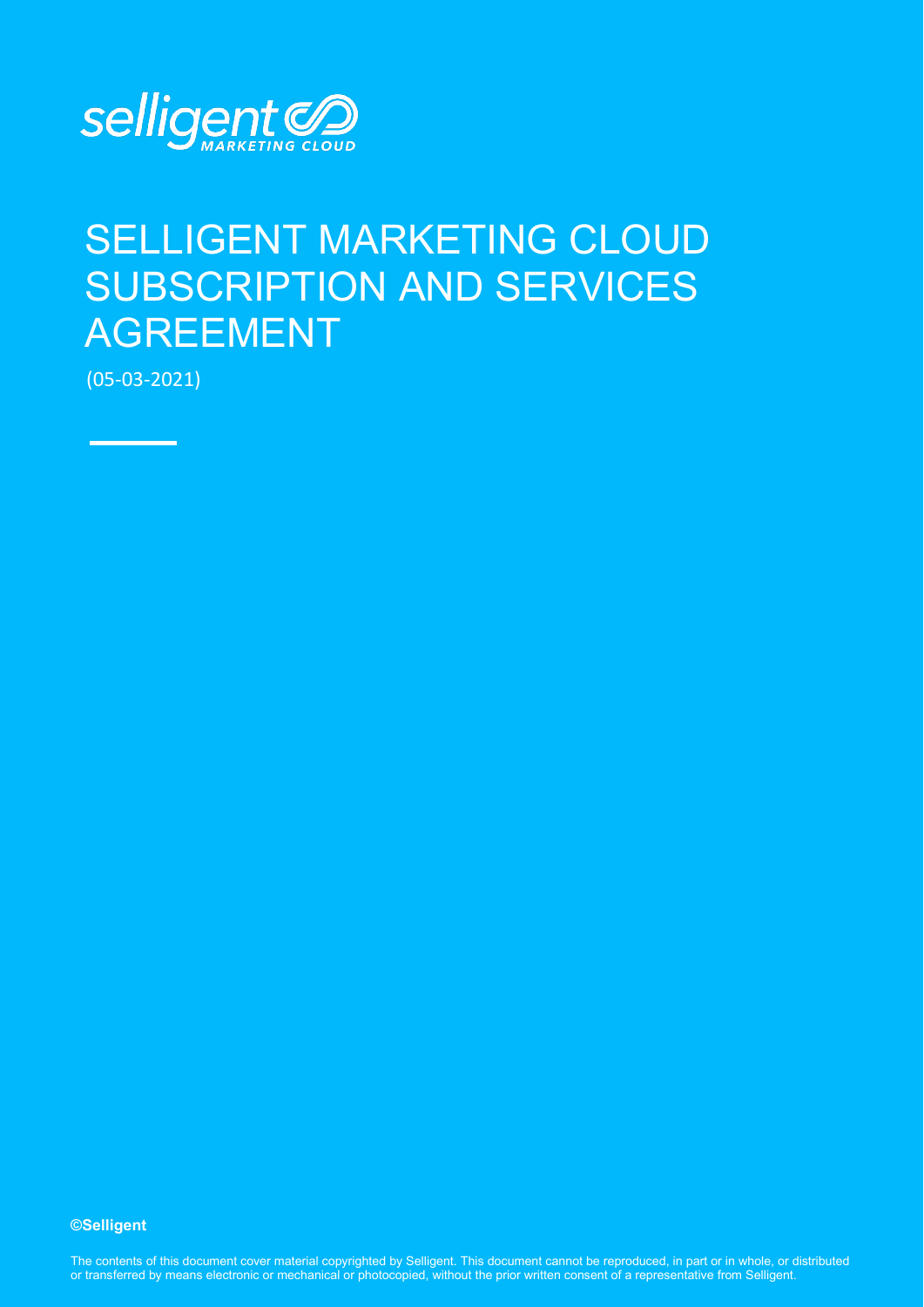

# **SELLIGENT MARKETING CLOUD SUBSCRIPTION AND SERVICES AGREEMENT**

THIS SUBSCRIPTION AND SERVICES AGREEMENT GOVERNS ACQUISITION AND USE OF SELLIGENT'S SERVICES BY THE CLIENT. BY EXECUTING A SALES ORDER AND/OR STATEMENT OF WORK THAT REFERENCES THIS AGREEMENT, THE CLIENT AGREES TO ALL OF THE TERMS AND CONDITIONS OF THIS AGREEMENT. THE INDIVIDUAL ENTERING INTO THIS AGREEMENT ON BEHALF OF A COMPANY OR OTHER LEGAL ENTITY REPRESENTS TO HAVE THE AUTHORITY TO BIND SUCH ENTITY AND ITS AFFILIATES TO THESE TERMS AND CONDITIONS. ANY INDIVIDUAL WHO DOES NOT HAVE SUCH AUTHORITY, OR IF YOU DO NOT AGREE WITH ALL OF THESE TERMS AND CONDITIONS, MUST NOT ACCEPT THIS AGREEMENT. ANY CLIENT WHO DOES NOT AGREE WITH THESE TERMS AND CONDITIONS MAY NOT ACCESS OR USE THE SERVICES.

This Agreement was last updated on **March 5, 2021**, it is effective between the Client and Selligent as of the date of a Sales Order and/or Statement of Work is executed by both parties ("Effective Date").

# **Article 1.- Definitions**

**"***Agreement***"** means this Subscription and Services Agreement, the Service Order(s) and the other documents as listed below, in prevailing order should there be conflicting provisions:

| 1° Selligent Service Order(s)                            |
|----------------------------------------------------------|
| 2° Specific Terms, as applicable                         |
| 3° Data Processing Agreement ("DPA")                     |
| 4° Selligent Support and Service Level Agreement ("SLA") |
| 5° Subscription and Services Agreement ("SSA")           |
|                                                          |

**"***Acceptable Use Policy***" or "***AUP***"** refers to the required actions and practices, as well as those actions and practices that are unacceptable and prohibited, with respect to the Client's use of any product or Service created, developed, sold, licensed, delivered, supplied or performed by Selligent.

**"***Affiliates***"** means any entity that controls, is controlled by, or is under common control with the named entity ("Affiliates"), where "control" is defined as the ownership of at least 51% of the equity or beneficial interests of such entity or the right to vote for or appoint a majority of the board of directors or other governing body of such entity.

**"***Client***"** includes any Affiliates of the signing entity and any and all employees, agents (third party service providers), or subcontractors of Client who access or otherwise use the Services provided under a specific Service Order and/or perform services incidental thereto. Signing entity shall assume any liability arising out of acts or omissions of its Affiliates, employees, agents (third party service providers) or subcontractors under this Agreement. For the avoidance of doubt, only the signing entity and Selligent are party to the Agreement.

**"***Client Data***"** means all data, documentation, content or information submitted by or on behalf of Client for the purpose of performing the Subscription Services, or generated and used by the Subscription Services, including personal data, audio-visual design (such as photographic images, animations, illustrations) or other identifying or branding elements of Client or its customers to enable performance of the Services.

"*Deliverables*" means certain work product, limited to content specific to Client and excluding any retained, common, reusable or generic elements or methodologies, if any, as described in a SOW for Project Services.

**"***Documentation***"** means the information provided by Selligent describing operation and use of the Service(s), by any means of delivery, whether at Client's request or otherwise, along with any other information provided to Selligent's clients generally, and all such items as updated from time to time.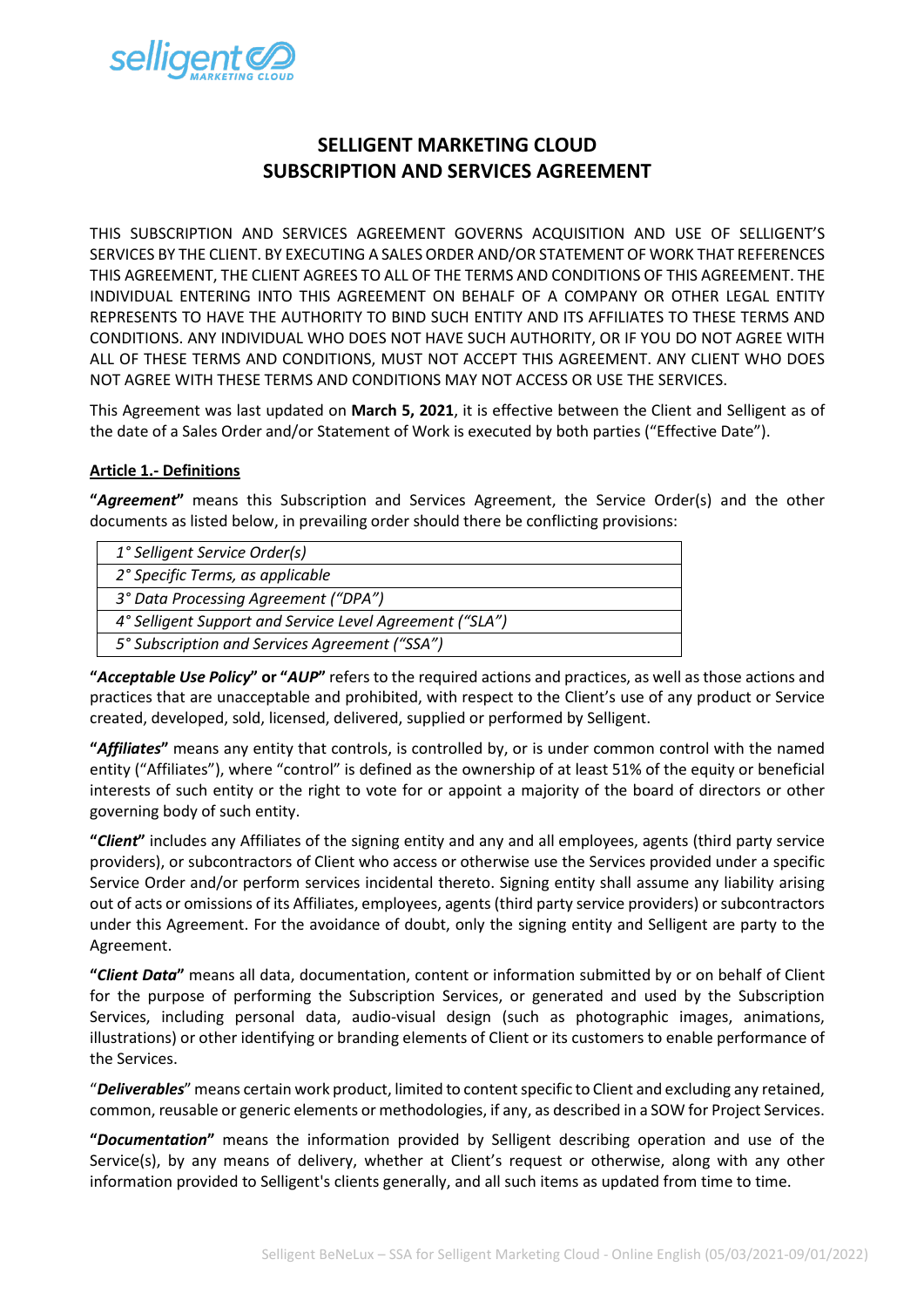**"***Platform***"** means the technical infrastructure Selligent has in place to provide the Subscription Services for Client.

**"***Project Services***"** means project or data services, of which timing and staff availability are planned with Client. Project Services can be (but are not limited to) auditing the quality of databases, project management, technical integration services, campaign creation services, consultancy services and training services.

**"***Service Order***"** means a Sales Order for Subscription Services, a Project Services order ("Statement of Work") or other form, specifying, amongst others, the scope of Services ordered, its subscription term and the applicable fees. All such forms are executed under this Subscription and Services Agreement and deemed incorporated herein.

**"***Services***"** means the Subscription Services, Project Services and Support Services that Client orders under this Agreement.

**"***Subscription Services***"** means access to software module(s) made available by Selligent to Client (e.g. Selligent Marketing Cloud Base, channels or options) in a Software as a Service mode within the limits set out in the Sales Order.

**"***Subscription Term***"** means the term specified in the applicable Sales Order during which Client can use the Subscription Services.

**"***Support Services***"** means helpdesk and technical support services which are by nature consumed on an ad-hoc basis and cannot be planned. Selligent provides permanent availability for those services governed by the conditions in the SLA.

**"***Usage Rights***"** means those rights to use the Subscription Services within the limits set out in the Sales Order.

**"***User***"** means any individual expressly authorized by Client to use the Services and to whom Client has supplied a user identification and password, such as employees, agents (third-party service providers) or subcontractors.

#### **Article 2.- Object**

**2.1** Subject to the terms of this Agreement, Selligent grants Client, within the limits set out in the Sales Order, the non-transferable, non-exclusive, non-sublicenseable right to use the Subscription Services ordered under such Sales Order.

**2.2** Selligent will also provide Client with Project Services, Success Services and Support Services as indicated in a Sales Order or Statement of Work.

**2.3** Client does not have any right, claim or interest whatsoever relating to the Services other than those granted under this Agreement.

**2.4** Selligent is authorised to engage and exchange subcontractors for the performance of its contractual obligations under this Agreement in compliance with the applicable provisions in the DPA. Selligent is responsible for any acts or omissions of such subcontractors under this Agreement as if such acts or omissions were performed by Selligent directly.

**2.5** Ordering of one or more Subscription Services is not contingent on the delivery of any future functionality or features, nor on any oral or written private or public comments made by Selligent in relation to such future functionality or features.

**2.6** Selligent and its technical partners are authorized to examine the Platform and the Services at any time without prior consent in the context of maintenance operations, installation of patches and Client support.

**2.7** Selligent may analyse the Subscription Services to gather information in relation to Client's use of the Subscription Services to improve its products and services, without accessing Client Data.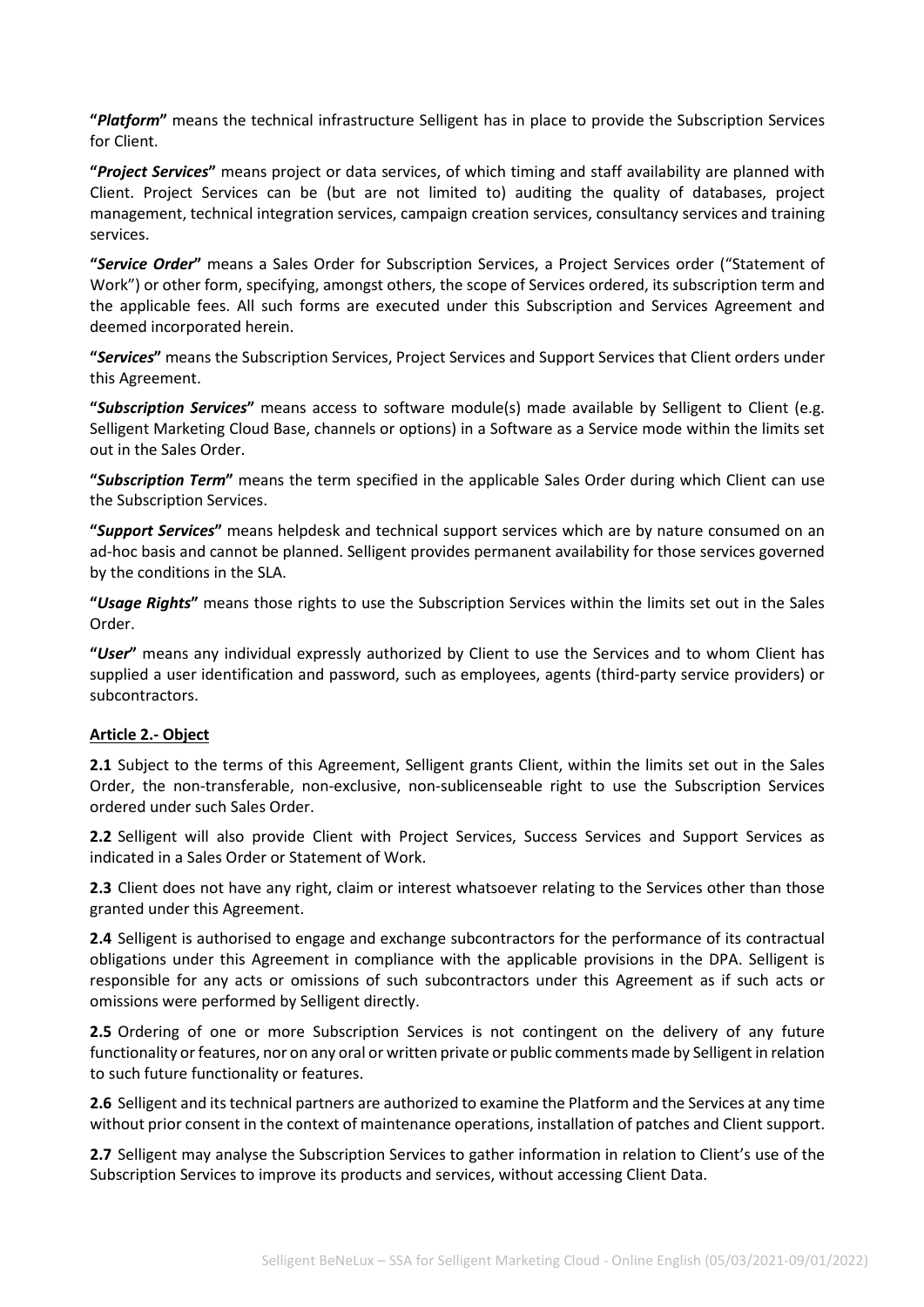#### **Article 3.- Selligent's Obligations – Reservation of Rights**

**3.1** Selligent shall provide the Service(s) in a workmanlike manner consistent with general industry standards reasonably applicable to the provision thereof. Subject to maintenance and downtime contemplated in the SLA, if Client notifies Selligent in writing, within thirty (30) calendar days of receipt thereof, of the failure of any unaltered version of any Deliverables specified in an applicable Statement of Work or any Subscription Services ordered in a Sales Order, to perform as described in any Documentation or set forth in an applicable Statement of Work ("Error(s)"), Client's sole remedy and Selligent's sole liability with respect to the noted Errors in the unaltered versions of such Deliverables or Subscription Services, shall be to attempt to correct those Errors. Should any Errors contained within any of the Deliverables or with respect to any Subscription Services result from a denial of services attack, or from Client's, or any third party's actions, alterations, modifications or adjustments to the same, Selligent may, in its sole discretion, attempt to correct those Errors, on a time and materials basis at its then-current rates.

**3.2** Client acknowledges that timeframes specified in any Service Order are only estimates and that actual performance times will be dependent upon Client's timely provision of accurate and properly formatted data, feedback and access to key personnel reasonably requested by Selligent from time-to-time. Selligent shall not be accountable for any performance delays caused by Client's failure to timely provide such data, access or feedback required for the performance of its performance. In such an event, estimated timetables shall be extended accordingly, and fees may be increased as a result of such delays.

# **Article 4.- Client's Obligations**

**4.1** Client shall use the Services for internal business purposes only. Client is solely responsible for the use of the Platform and the Services under Client's user accounts and acknowledges having been sufficiently informed about the Services specificities. Client (i) shall implement the necessary measures to prevent unauthorized access to, or use of, the Services, and will promptly notify Selligent of any such unauthorized access or use of which Client becomes aware; (ii) has sole responsibility for the accuracy, quality, integrity, legality, reliability and appropriateness, and, in general, the content of Client Data stored in the Platform and used by the Services; and (iii) shall comply with all applicable laws and Selligent's reasonable instructions and recommendations with respect to the Services.

**4.2** Client is responsible for the provision and use of the appropriate equipment, including computers, computer operating system and web browser, needed to connect to and use the Services. Client shall ensure that this equipment complies with the specifications set forth in the Documentation.

**4.3** Client will ensure that any User using the Services (i) has followed the on-line training made available by Selligent and is properly certified, or has been properly trained by Selligent certified trainers, the latter training being billable; and (ii) uses the Services in accordance with the acceptable use of the Services as set forth in Article 8 below. In particular, this implies that the quality of the databases used for sending emails complies with the acceptable use of the Services. Should the quality appear to be below such acceptable use after the database audit performed as part of the set-up services and fees, Selligent will make the necessary recommendations in collaboration with Client. Implementation of the recommendations will be charged at the agreed rates for Project Servicessubject to Client's prior approval.

#### **Article 5.- Evolution of the Services**

Selligent reserves the right to update, upgrade or discontinue features of the Services. No functionality of the Services will be materially decreased from that available as of the ordering of such Services. In case of a major upgrade, Client shall be provided with a prior reasonable notification via the Platform.

#### **Article 6.- Data Ownership and Protection**

**6.1** Subject to the terms of the DPA and Selligent's Privacy Policy available at: [https://www.selligent.com/privacy-policy,](https://www.selligent.com/privacy-policy) Client agrees that Selligent may process Client Data.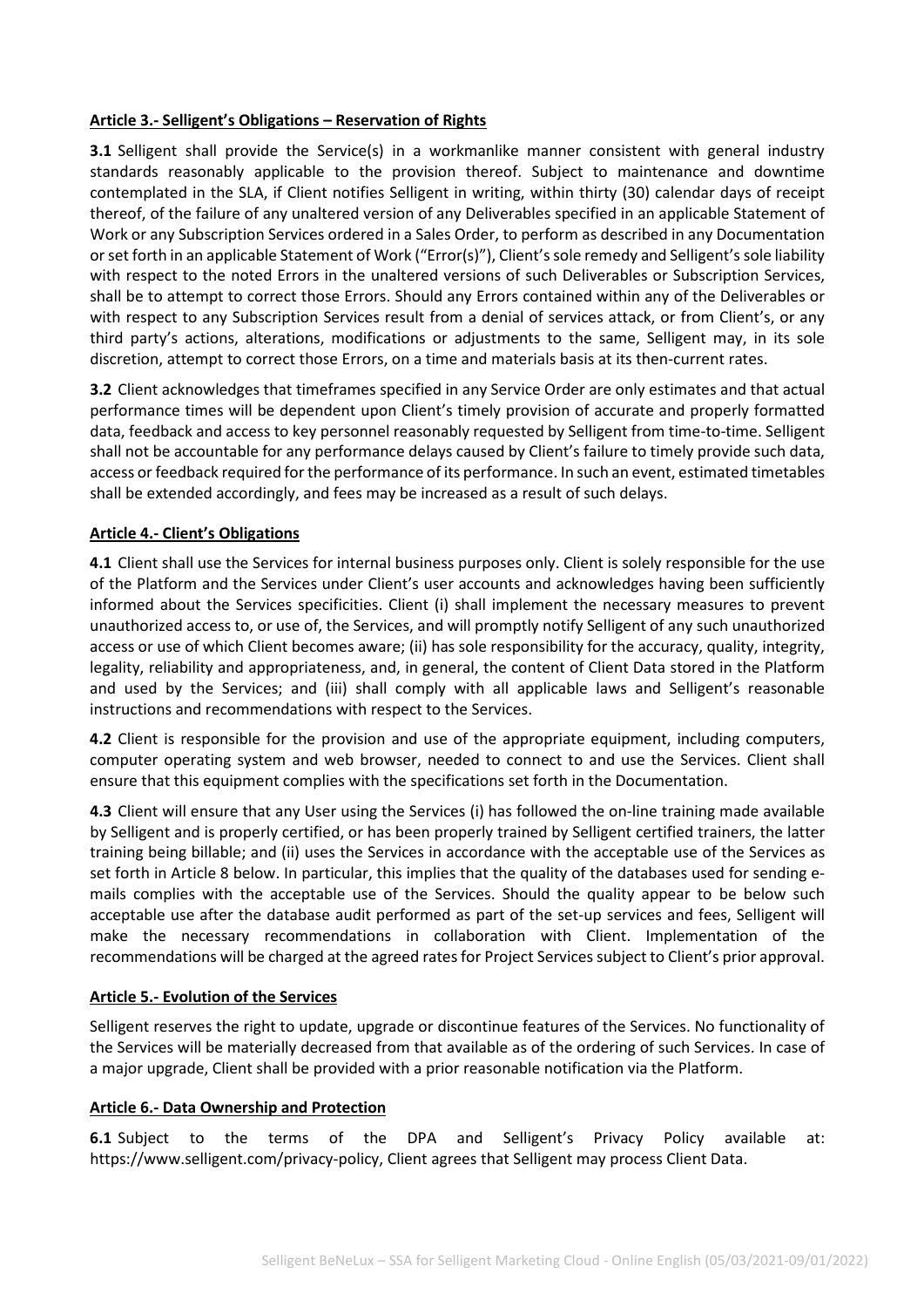**6.2** Client Data remain Client's exclusive property. Client hereby grants to Selligent a non-exclusive, nontransferable license to use, perform and display identifying or branding elements of Client during the Subscription Term solely to allow Selligent and/or its Affiliates to perform its obligations as stated herein.

**6.3** Selligent's back-up procedure is described in the SLA. However, Client acknowledges that the Services are not meant to replace Client's need for making copies of its primary Client data source. Client is responsible for maintaining copies of its primary Client data.

**6.4** Client Data may be retrieved by Client from the Platform at any time during the term of this Agreement. Upon specific request in writing by Client made at the latest by the effective date of termination or expiration of this Agreement, Selligent shall return Client Data to Client through FTPS or SFTP within fifteen (15) calendar days of such request. All complaints relating to the return of the data must be notified to Selligent in writing within ten (10) calendar days of the return, failing which all rights whatsoever will be null and void. The Client Data will be returned in a format that can be run on standard database systems. Client will be invoiced for the costs related to such return at the agreed rates for Project Services subject to a cap of €1,000. After termination of the Agreement, Selligent shall have no obligation to maintain or provide Client Data and shall, in any case, delete all Client Data in its systems or otherwise in its possession or control.

# **Article 7.- Intellectual Property**

**7.1** Client acknowledges that in providing the Services, Selligent uses original and any copies (by whomever produced), updates or extensions of: (a) Selligent and/or its Affiliates' company name(s), copyright(s), trademark(s), logo(s), domain name(s), the product and service name(s) associated with the Services and other trademarks and service marks, (b) certain audio and visual information and (c) other technology, software, hardware, products, processes, algorithms, user interfaces, know-how and other trade secrets, techniques, designs, inventions and other tangible and intangible technical material or information (collectively "Selligent Technology"), and that the Selligent Technology is covered by intellectual property rights owned or licensed by Selligent and/or its Affiliates (collectively "Selligent IP Rights"). Certain components of the Selligent Technology may be provided by third-party providers, and are subject to Specific Terms as may be indicated in the applicable Sales Order. Such third-party components are the intellectual property of the specific providers, and as such, no right, title or interests, other than the right to utilize the Services as described herein, shall vest in the Client. Selligent IP Rights, and its suppliers', include all copies, updates or additions, including any new functions, that may be developed for Client. The intellectual property rights on any improvement, design contributions or derivative works conceived or created by either party in or to the Services will also be exclusively owned by Selligent orits suppliers. Other than as expressly set forth in this Agreement, no right, title, license or any other rights in or to the Selligent Technology or Selligent IP Rights are granted to Client.

**7.2** Documents, software or hardware made available to Selligent by Client shall be and remain the sole and exclusive property of Client or its suppliers.

**7.3** Selligent represents to Client that it has the right to enter into this Agreement and grant the Usage Rights provided herein.

**7.4** Selligent shall defend Client against any claim brought against Client by a third party alleging that the use of the Services as contemplated hereunder constitutes a direct infringement or misappropriation of a patent claim, copyright or trademark or trade secret of such third party, and Selligent will pay damages finally awarded against Client (or the amount of any settlement Selligent enters into) with respect to such claims, provided Client (a) promptly gives written notice of such claim to Selligent (but only to the extent that delay in giving notice materially impairs Selligent's ability to defend the claim); and (b) gives Selligent primary control of the defense and settlement of the claim. This obligation of Selligent shall not apply if the alleged infringement or misappropriation results from a use of the Services in violation of this Agreement by the Client or its Users.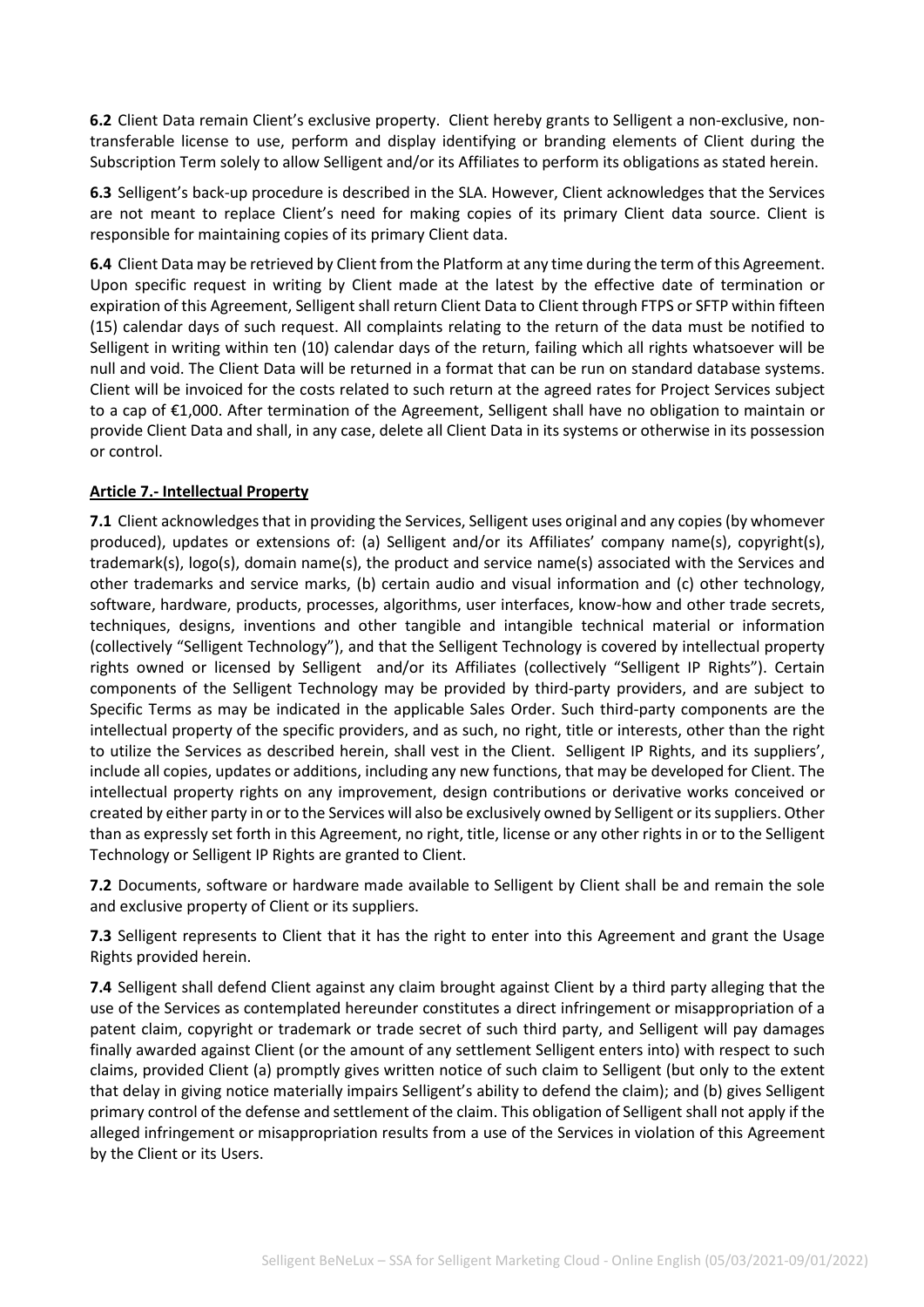**7.5** Selligent shall have primary control of the defense of the claim and may agree on any settlement provided Selligent will not enter into or agree to any settlement that imposes any obligation on Client without Client's prior written consent. Selligent will not admit liability on behalf of Client. In case Client rejects the defense by Selligent or the control of such defense by Selligent, Selligent shall be released of any obligation under this Article 7. Client shall provide Selligent with full assistance in such defense and can participate to the defense at its own expense and with its own counsel. Selligent shall keep Client advised of the status of the claim and will consider in good faith recommendations made by Client with respect to the claim.

**7.6** Selligent reserves the right to cease such defense of any claim in the event the Services are no longer alleged to infringe or misappropriate, or are held not to infringe or misappropriate, the third party's rights.

**7.7** In the event a claim under this Article is made, or is, in Selligent's reasonable opinion, likely to be made, Selligent may, at its sole discretion and expense: (i) procure for Client the right to continue using the Services under the terms of this Agreement; or (ii) replace or modify the Services to be non-infringing without material decrease in functionality. If the foregoing options are not reasonably available, Selligent may terminate the infringing Services and refund all prepaid fees to Client, without any additional compensation or damages.

Selligent's obligations under this Article 7 shall be Client's sole remedy for any above claim and action.

# **Article 8.- Acceptable use of the Services - Restrictions**

**8.1** Selligent grants Client a limited, non-exclusive, non-transferable, non-sublicenseable, right to access and use the Service(s) in accordance with all the terms and conditions of this Agreement. Client must comply with the Acceptable Use Policy ("AUP") of Selligent, as may be updated from time-to-time by Selligent, on notice to the Client, currently available at : [https://www.selligent.com/acceptable-use-policy.](https://www.selligent.com/acceptable-use-policy)

Client further agrees to:

- (i) Use the Services and the Platform in accordance with the Documentation, best practices and generally accepted code of conduct.
- (ii) Not to license, sublicense, sell, resell, rent, lease, transfer, assign, distribute, time-share or otherwise commercially exploit or make the Services available to any third party, other than as contemplated by this Agreement;
- (iii) Not to modify, copy or create derivative works based on the Services or Selligent Technology;
- (iv) Not to dissemble, reverse engineer, translate or decompile the Services or Selligent Technology (unless, and only to the extent, with respect to the Selligent Technology, this restriction is prohibited by applicable law) or purposefully access it with the intent to (A) build a competitive product or service, (B) build a product or service using substantially similar features, functions or graphics of the Services, or (C) copy any features, functions or graphics of the Services. Client may not access the Services if Client is a direct competitor of Selligent, except with Selligent's prior written consent. Client may not access the Services for purposes of monitoring its performance or functionality, or for any other benchmarking or competitive purpose.

**8.2** Selligent, at its own discretion or at the direction of any then-applicable third party service provider may suspend access to the IP address(es), and as the case may be the Services, because of a violation of Article 8.1 or an actual or reasonably apparent imminent attack or unauthorized access, until such violation, attack or unauthorized access is remedied. Selligent will use commercially reasonably efforts to provide Client with advance notice of such suspension. Any action requested by Selligent due to a misuse of the Services or the Platform shall be invoiced to Client at the agreed rates for Project Services.

**8.3** In the event of any temporary blocking as described in this Article 8, Client shall not be entitled to any refund, except where such suspension is demonstrably abusive or not grounded on legitimate elements.

**8.4** Third-Party Providers - Any exchange of data or other interaction between Client and a third party provider (other than any subcontractor or agent performing any obligation of Selligent under this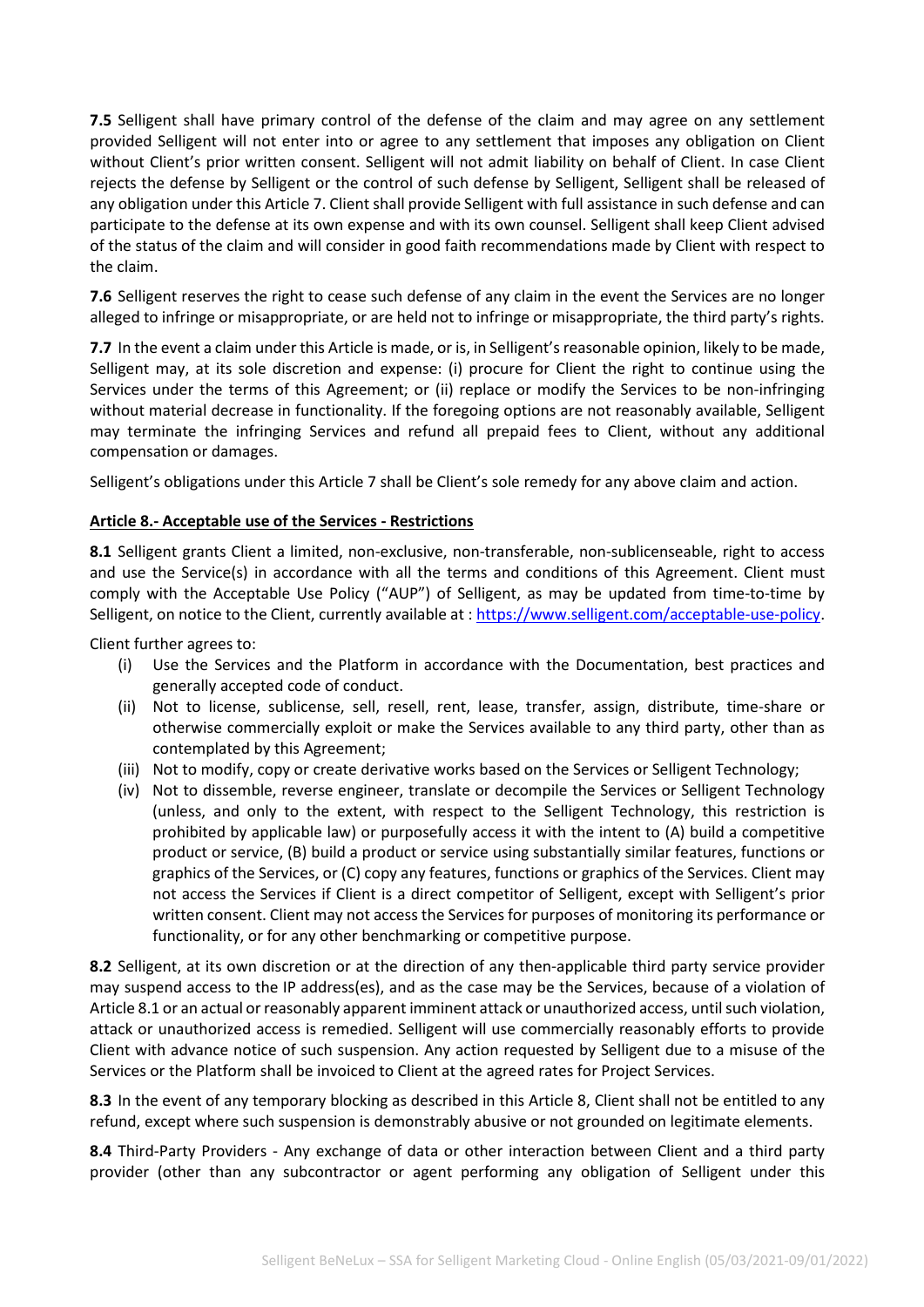Agreement), and any purchase by Client of any product or service offered by any third party provider, is solely between Client and such third party provider.

**8.5** Subject to this Agreement, Client shall defend, indemnify and hold Selligent harmless against any loss or damage (including reasonable attorneys' fees) incurred in connection with claims made against Selligent by a third party in relation to Client Data or alleging that Client's illegal or unauthorized use of the Services infringes the rights of, or has otherwise harmed, a third party, provided Selligent (a) promptly gives written notice of the claim to Client (but only to the extent that delay in giving notice materially impairs Client's ability to defend the claims); and (b) gives Client primary control of the defense and settlement of the claim.

**8.6** Client shall have primary control the defense of the claim and may agree on any settlement, provided Client will not enter into or agree to any settlement that imposes any obligation on Selligent without Selligent's prior written consent. Client will not admit liability on behalf of Selligent. In case Selligent rejects the defense by Client or the control of such defense by Client, Client shall be released of any indemnification obligation under this paragraph. Selligent shall provide Client with full assistance in such defense and is allowed to participate to the defense at its own expense and with its own counsel. Client shall keep Selligent informed of the status of the claim and will consider in good faith recommendations made by Selligent with respect to the claim.

# **Article 9.- Limitation of liability**

**9.1** Except for what is specifically provided for below, the parties' liability is governed by the liability rules under the governing law.

**9.2** Each parties' liability shall, in any case be, limited to the twelve (12) months value of the Subscription Services fee (see the Sales Order), whether in contract or in tort.

**9.3** No party shall be liable for consequential damage or loss, such as loss of revenues or profits, of commercial opportunities, of data or of use of data, damage to the brand or know-how, third party claims, whether in tort on in contract, whether or not it knew of the possibility of such loss.

**9.4** With regard to Project Services and Support Services, Selligent undertakes to comply with generally accepted professional standards and Selligent's liability is limited to those operations by Selligent necessary to rectify a Service that does not meet generally accepted professional standards. However, if it becomes apparent that Selligent personnel must attend when the operating incident is not attributable to Selligent, this Service will be invoiced.

**9.5** Nothing in this Agreement excludes the liability of either party (a) for death or personal injury caused by its negligence or (b) for fraud or fraudulent misrepresentation.

# **Article 10.- Confidentiality**

**10.1** "Confidential Information" refers to any information of a party ("Disclosing Party") disclosed by or on behalf of the Disclosing Party to the other party ("Receiving Party"), whether orally or in writing, that is designated as confidential or that reasonably should be understood to be confidential given the nature of the information and the circumstances of the disclosure (including pricing and other terms reflected in all Service Order(s)), the Service(s), the Selligent Technology, business and marketing plans, trade secrets, technology and technical information, product designs, methods, processes, code, data, inventions, apparatus, statistics, programs, research, development, information technology, network designs, passwords, sign-on codes, usage data, the Documentation and the terms of this Agreement. Confidential Information shall not include any information that: (a) is or becomes generally known to the public without breach of any obligation owed to the Disclosing Party; (b) was known to the Receiving Party prior to its disclosure by the Disclosing Party without breach by any third party of any obligation owed to the Disclosing Party; (c) was independently developed by the Receiving Party without breach of any obligation owed to the Disclosing Party; or (d) is received from a third party without being subject to any confidentiality obligation.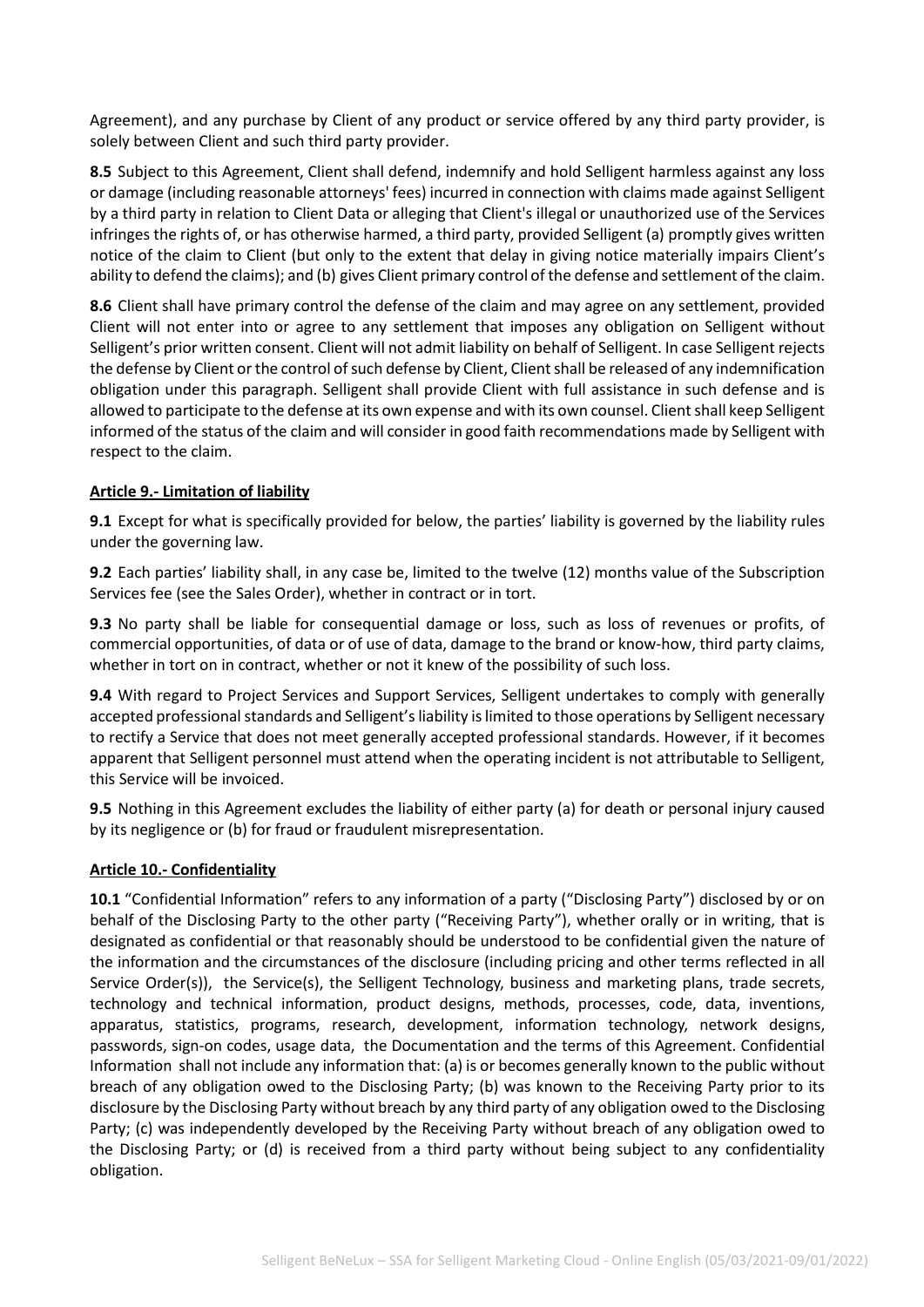**10.2** Each party agrees that it will not use in any way for its own account or the account of any third party, any Confidential Information, except that each party may use the Confidential Information to perform its obligations or exercise its rights under this Agreement, and each party will take reasonable care and precaution to protect the confidentiality of such information. Reasonable care and precaution mean such care and precaution the Receiving Party takes to protect its own similar Confidential Information, but which shall not be less than reasonable standard of care.

**10.3** Such non-disclosure obligations shall not apply to information that (a) was already rightfully known to the Receiving Party prior to disclosure by the Disclosing Party hereunder; (b) became part of the public domain after its disclosure or was part of the state of the art at the time of disclosure, provided, in both cases, that this was not the result of a violation of a confidentiality obligation with respect to the party that transmitted the Confidential Information; (c) has been rightfully received from a third party not under obligation of confidentiality; (d) has been approved for release by written authorization; or (e) was independently developed by a party without the use of the Confidential Information.

**10.4** Each party agrees that Confidential Information remains, in any event, the property of the Disclosing Party.

**10.5** Disclosure of Confidential Information is only permitted to the legal representatives, agents, suppliers, service providers or subcontractors of the parties within the limit of what they need to know to perform the tasks incumbent upon them.

**10.6** The parties undertake to inform the persons to whom the information is transmitted of its confidential nature. They also agree to have their suppliers, service providers or subcontractors sign a confidentiality undertaking in terms similar to the one they have subscribed to hereby, it being understood that the parties are guarantors of compliance by the persons referred to in this paragraph of this confidentiality obligation.

**10.7** If the Receiving Party is compelled by law or judicial or regulatory order to disclose Confidential Information of the Disclosing Party, it shall (a) provide the Disclosing Party with reasonable prior written notice of such compelled disclosure (to the extent legally permitted); (b) provide the Disclosing Party with reasonable assistance and cooperation, at Disclosing Party's cost, if the Disclosing Party wishes to contest or limit the disclosure; and (c) only disclose that Confidential Information necessary to comply with such order in consultation of counsel at Disclosing Party's reasonable cost.

**10.8** Upon the written request of Disclosing Party at any time throughout the Subscription Term or upon expiration or termination of this Agreement, Receiving Party shall at its option, and if legally permissible, return or destroy (and certify such destruction in a signed writing) all Confidential Information of Disclosing Party, including all copies thereof, whether in physical or electronic form; provided, however, that Selligent and its Affiliates may retain an archival set of its working papers and a copy of Client's Confidential Information for ensuring compliance with applicable laws, regulations and professional standards regarding documentation of work performed under this Agreement. To the extent that it is impracticable to return or destroy any Confidential Information, and with respect to any information retained for archival purposes, Receiving Party shall continue to maintain the confidentiality of such information in accordance with this Agreement for as long as such information is retained.

**10.9** This Confidentiality obligation shall survive the termination of this Agreement for a period of three (3) years.

#### **Article 11.- Term**

This Agreement shall come into effect on the Effective Date and will remain in force so long as there is at least one active Service Order in place, unless earlier terminated in accordance with Article 12 below. Except otherwise stated in an applicable Sales Order, each Subscription Service is sold for a minimum Subscription Term of twelve (12) months as of such Subscription Service Start Date (i.e. password and login delivered to Client). Each Sales Order will renew in accordance with the renewal conditions set forth in such Sales Order. Renewals will automatically pertain to all Subscription Services of the Sales Order.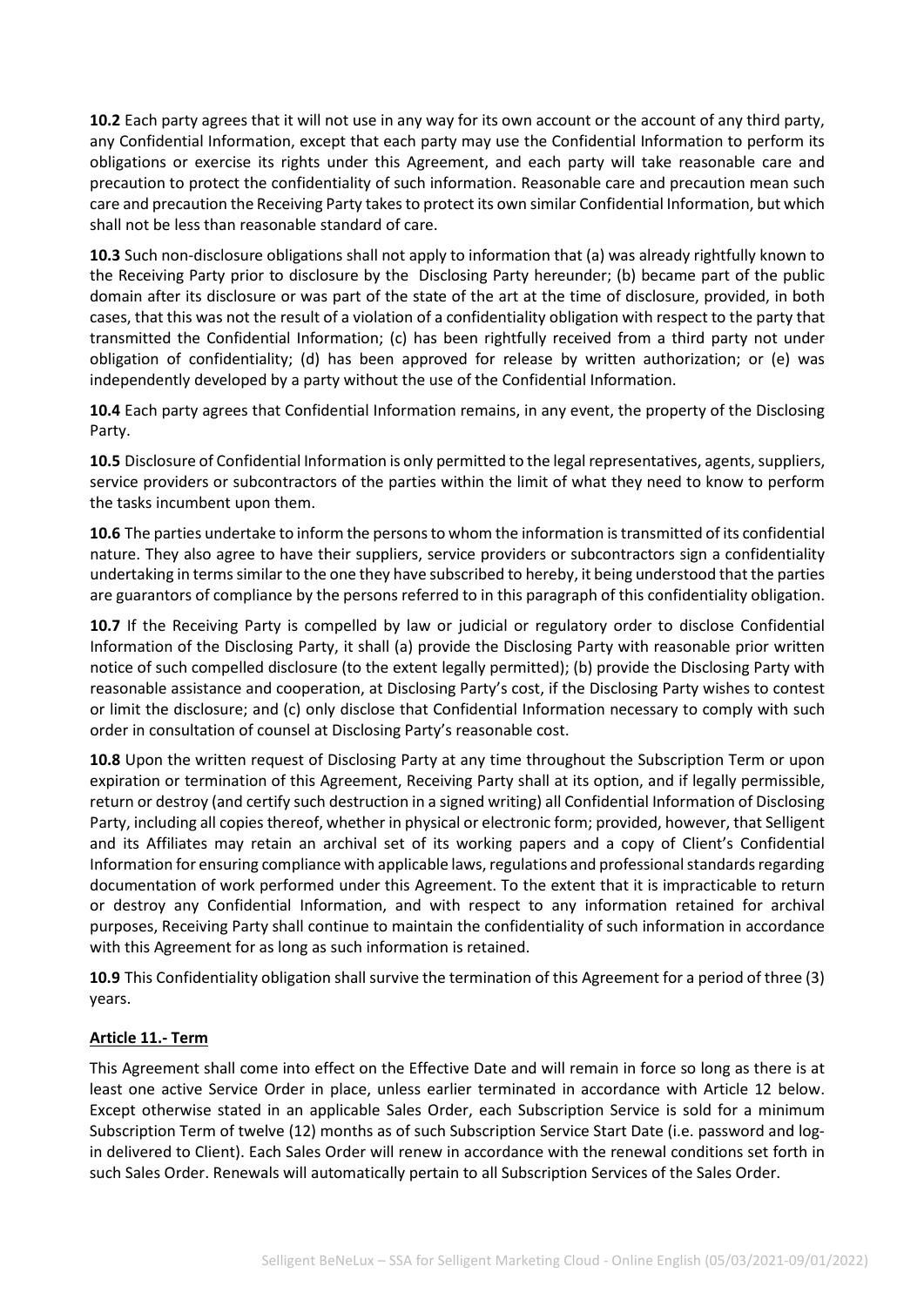#### **Article 12.- Termination**

**12.1** Either party may by written notice served on the other party terminate this Agreement immediately without any court intervention if the other party is in material breach of its obligations under this Agreement and, if such breach is remediable, fails to remedy that breach within a period of thirty (30) calendar days after receipt of notice in writing requiring it to do so. Moreover, should Client remain in breach of its payment obligation notwithstanding two (2) written reminders to pay within seven (7) calendar days each, Selligent has the right to deactivate Client's passwords and log-ins and/or to block access to the Services, whereby the contractually agreed fees will remain due for the period during which access was blocked and/or passwords and log-ins deactivated and Client will be solely responsible for all consequences that result from the blocking and the deactivation, without possibility of recourse against Selligent.

**12.2** Each party is also entitled to terminate this Agreement if the other party becomes the subject of a petition in bankruptcy or any other proceeding relating to insolvency, receivership or liquidation.

**12.3** Selligent is entitled to terminate this Agreement immediately without any court intervention nor notice period (i) for any material violation by Client that risks the safety, security or reputation of any network, person or entity, or for violation of Selligent applicable use of the Services as set forth in Article 8 or (ii) in the event Client becomes a competitor, directly or indirectly as a result of its direct or indirect shareholders.

**12.4** In the event of the premature termination of the Agreement due to Selligent breaching its obligations, Selligent will reimburse Client the portion of any fees that have been paid in advance by Client and cover the period during which the Services have not been provided.

**12.5** In the event of the premature termination of the Agreement due to Client breaching its obligations, Client must pay (i) all of the Subscription Services fees provided for in this Agreement and (ii) the Project Services and Support Services provided up to the termination date.

**12.6** Notwithstanding any termination of this Agreement, the provisions of this Agreement that by their nature should survive the termination, shall survive the termination of this Agreement.

#### **Article 13.- Fees & Payment**

**13.1 Fees**. Client shall pay all fees specified in all executed Services Order hereunder. All fees are quoted in EURO, excluding VAT or any other relevant taxes. Except as otherwise provided in this Agreement, fees are non-refundable.

**13.2 Invoicing & Payment**. Fees for the Services will be invoiced in accordance with the terms in the relevant Service Order. Invoices are payable within thirty (30) calendar days from the date of invoicing. In the event of late payment, the Belgian law of 2 August 2002 on late payments will apply. Client is aware that this means, amongst others, that under the current draft of the law once the (agreed) payment term has elapsed, Selligent will automatically (no notice of non-performance being required) be entitled to (i) an interest for late payment that is equal to the ECB base rate + 8%, rounded up to the next half percentage point and (ii) a fixed sum of minimum €100 as compensation for administrative and other expenses and that Selligent is also entitled to obtain reasonable compensation from Client for any recovery costs exceeding the fixed sum of €100 and incurred due to Client's late payment.

**13.3 Indexation**. All fees applicable pursuant to this Agreement are adjusted each year on the anniversary date of the Subscription Term Start Date, as defined in the relevant Sales Order, depending on the variations in the Belgian consumer price index (hereafter the "**Index**"), using the formula:

P1 = (P0 X S1)/S0 where:

- P1 = New Fee for the year N
- P0 = Current Fee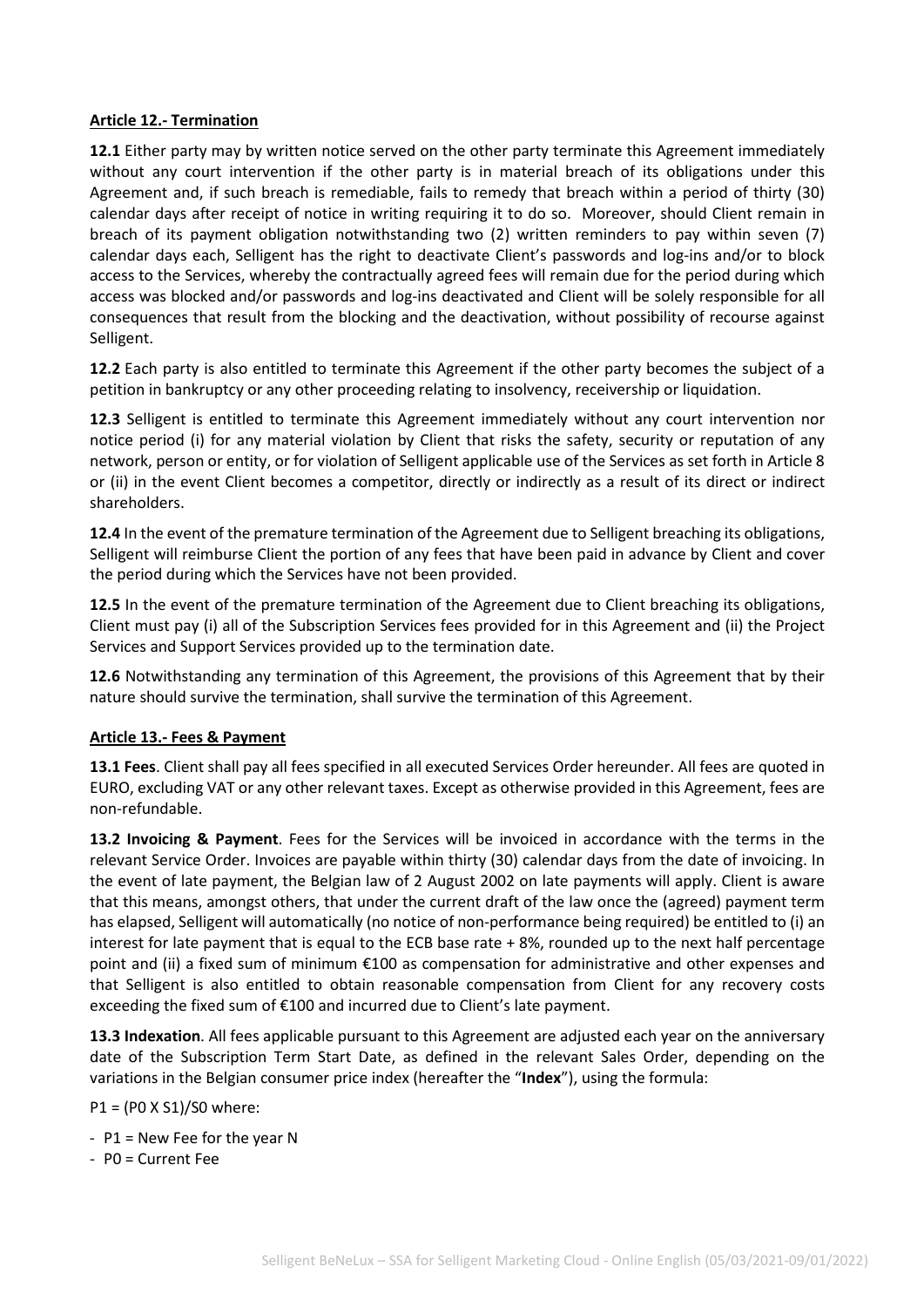- S1 = Index from the month before the month of the anniversary date of the Subscription Term Start Date for the year N
- S0 = Index from the month before the month of the anniversary date of the Subscription Term Start Date for the year N-1

Example:

Subscription Term Start Date: 15 March 2019 – Monthly Subscription Fee of €5,000 The first indexation shall take place on 15 Mars 2020 as follows:  $PO = £5,000$ S1 = [102] (index of February 2020, published beginning of March 2020) S0 = [101] (index de February 2019, published beginning of Mars 2019) P1 =  $(5,000*102)/101$  = €5,049.50

# **Article 14.- Commercial reference**

Client authorizes Selligent to use the following information as a commercial reference in publications, events and actions to promote Selligent's products and services: Client's name and information that is publicly known about Client (including Client's logo). Client can revoke this authorisation at any time in writing without any justification.

#### **Article 15.- General Provisions**

**15.1 Entire Agreement – Severability -** The Agreement is the entire agreement between the parties relating to subject matter hereof, and supersedes all prior or simultaneous agreements, negotiations or statements.

Any commercial offer issued by Selligent under this Agreement shall be valid for a maximum period of three (3) months.

The interconnected environment of cloud computing is subject to rapid and substantial change of operational, legal and data security requirements or parameters. As a result, this Agreement may need to be amended from time to time. Any such change will be notified to Client by email and shall be applicable immediately. Substantial change of such parameters includes any substantial change of the digital technology industry and enactment of local, national or international law or regulation applicable to the Selligent products and services, in particular as regards data security.

Subject to the above, this Agreement may not be released, discharged, amended or modified in any manner, except by an instrument in writing signed by a duly authorized officer or representative of each party.

In case any provision of this Agreement is held invalid or unenforceable for any reason, the remaining provisions shall continue in full force without being impaired. Client and Selligent shall act in good faith to replace any invalid provision with a valid one that most closely approximates the intent and economic effect of the invalid provision.

**15.2 Other Documents** - No terms, provisions or conditions of any purchase order, acknowledgment or other business form that Client may use in connection with the purchase of any Service will have any effect on the rights, duties or obligations of the parties under, or otherwise modify this Agreement, irrespective of any failure of Selligent to object to such terms, provisions or conditions. Service Orders are noncancelable and non-refundable except as expressly provided otherwise.

**15.3 Governing Law – Limitation** - This Agreement is governed by and construed under Belgian law, without reference to its conflicts of law principles (i.e. in the event of any conflicts, Belgian law, rules and regulations shall prevail and govern). Any dispute in connection to this Agreement shall be subject to the exclusive jurisdiction of the courts of Brussels. Any claim before a court in connection with this Agreement can only be initiated by the signing entity and is subject to a limitation period of one (1) year as of the date when the facts giving rise to such claim are known or should have been known by the claimant.